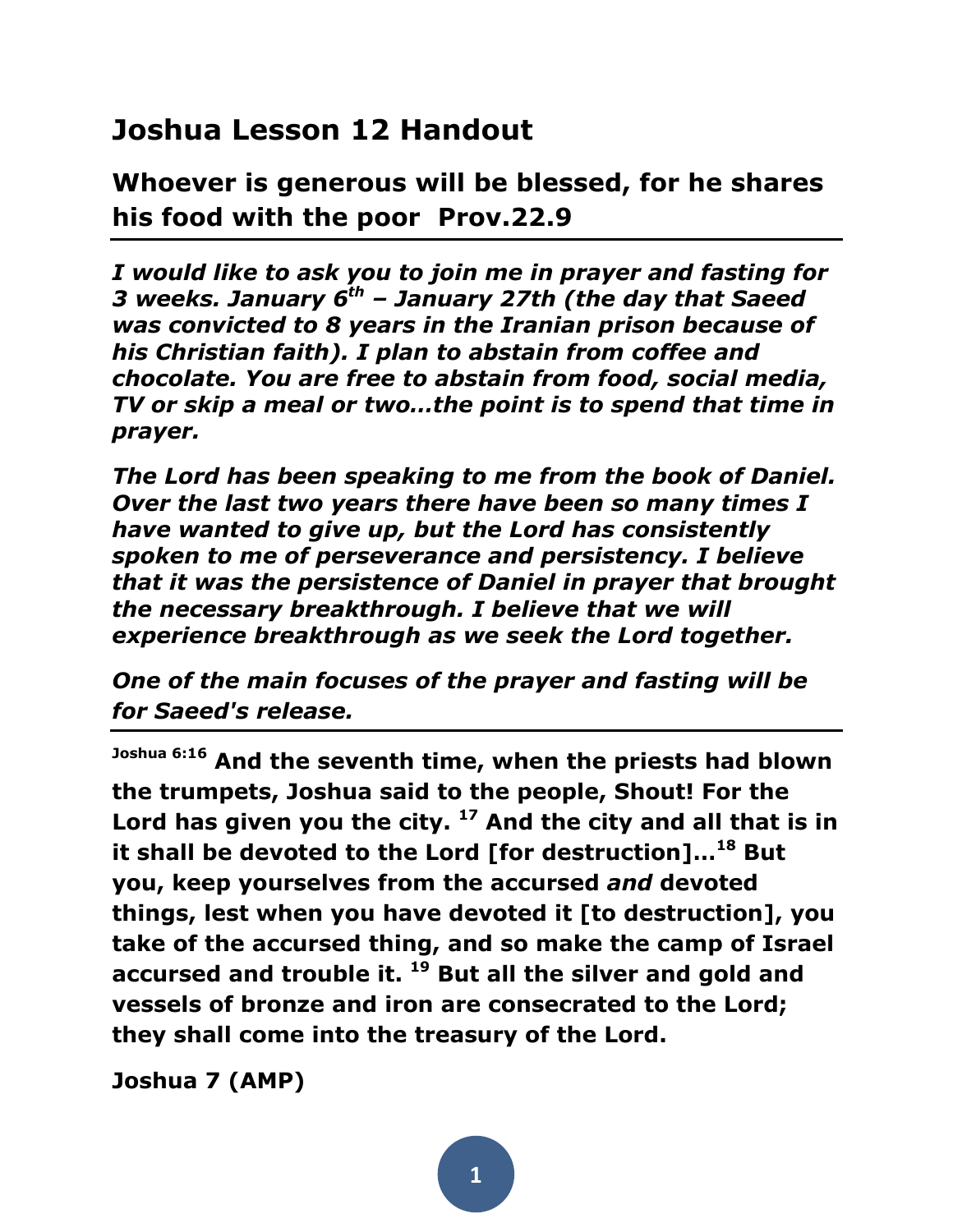**<sup>1</sup> BUT THE Israelites committed a trespass in regard to the devoted things; for Achan son of Carmi, the son of Zabdi, the son of Zerah, of the tribe of Judah, took some of the things devoted [for destruction].** 

**And the anger of the Lord burned against Israel.**

**2 Joshua sent men from Jericho to Ai, which is near Bethaven, east of Bethel, and said to them, go up and spy out the land. So the men went up and spied out Ai.** 



**<sup>3</sup> And they returned to Joshua and said to him, Let not all the men go up; but let about two thousand or three thousand go up and attack Ai; do not make the whole army toil up there, for they of Ai are few.** 

**<sup>4</sup> So about three thousand Israelites went up there, but they fled before the men of Ai. <sup>5</sup> And the men of Ai killed about thirty-six of them, for they chased them from before the gate as far as Shebarim, and slew them at the descent. And the hearts of the people melted and became as water.**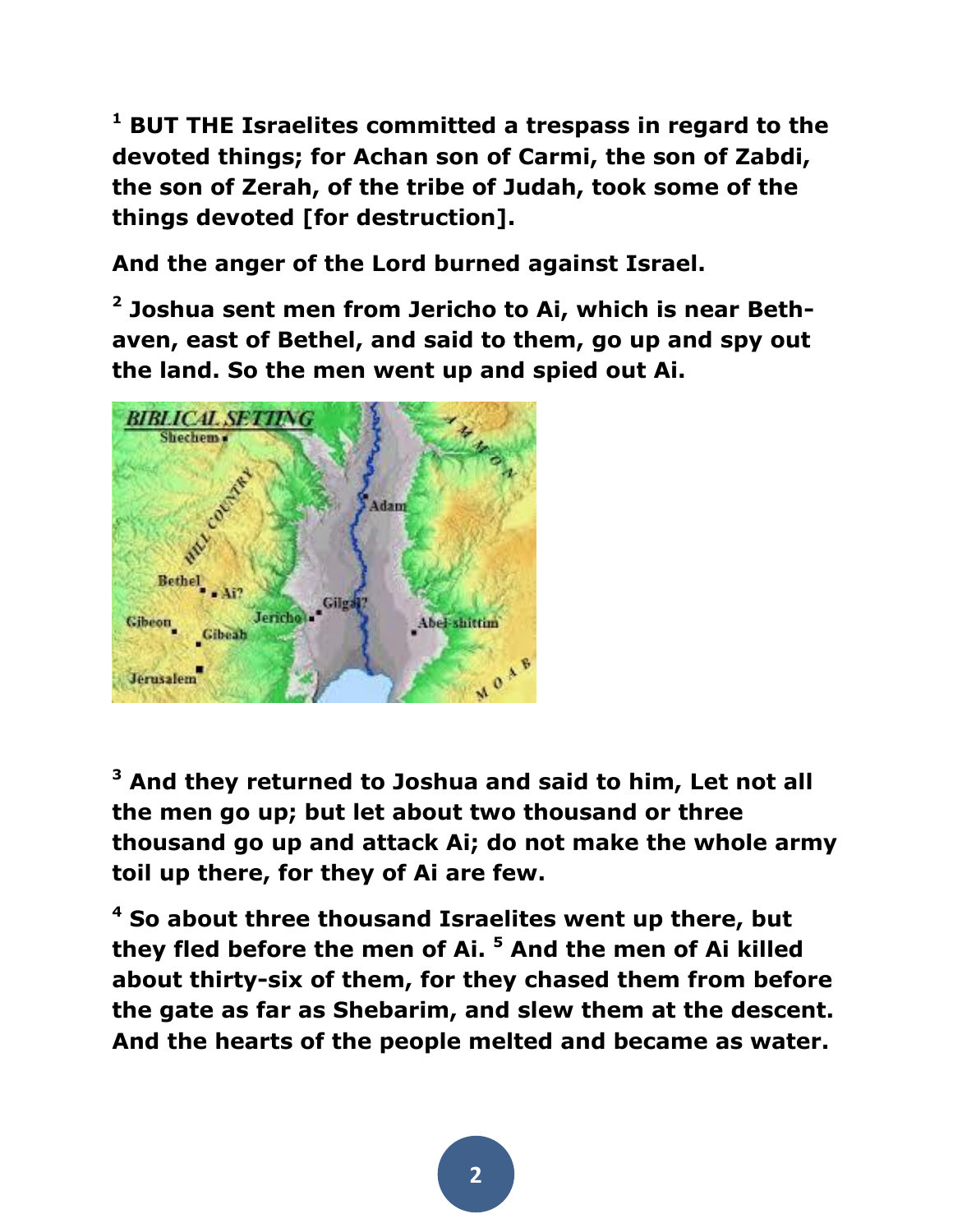**<sup>6</sup> Then Joshua rent his clothes and lay on the earth upon his face before the ark of the Lord until evening, he and the elders of Israel; and they put dust on their heads.**

**7 Joshua said, Alas, O Lord God, why have You brought this people over the Jordan at all only to give us into the hands of the Amorites to destroy us? Would that we had been content to dwell beyond the Jordan!** 

**<sup>8</sup> O Lord, what can I say, now that Israel has turned to flee before their enemies!**

**<sup>9</sup> For the Canaanites and all the inhabitants of the land will hear of it and will surround us and cut off our name from the earth. And what will You do for Your great name?**

**<sup>10</sup> The Lord said to Joshua, Get up! Why do you lie thus upon your face? <sup>11</sup> Israel has sinned; they have transgressed My covenant which I commanded them. They have taken some of the things devoted [for destruction]; they have stolen, and lied, and put them among their own baggage. <sup>12</sup> That is why the Israelites could not stand before their enemies, but fled before them; they are accursed** *and* **have become devoted [for destruction]. I will cease to be with you unless you destroy the accursed [devoted] things among you.** 

**<sup>13</sup> Up, sanctify (set apart for a holy purpose) the people, and say, Sanctify yourselves for tomorrow; for thus says the Lord, the God of Israel: There are accursed things in the midst of you, O Israel. You cannot stand before your enemies until you take away from among you the things devoted [to destruction].** 

**<sup>18</sup> He brought near his household man by man, and Achan son of Carmi, the son of Zabdi, the son of Zerah, of the**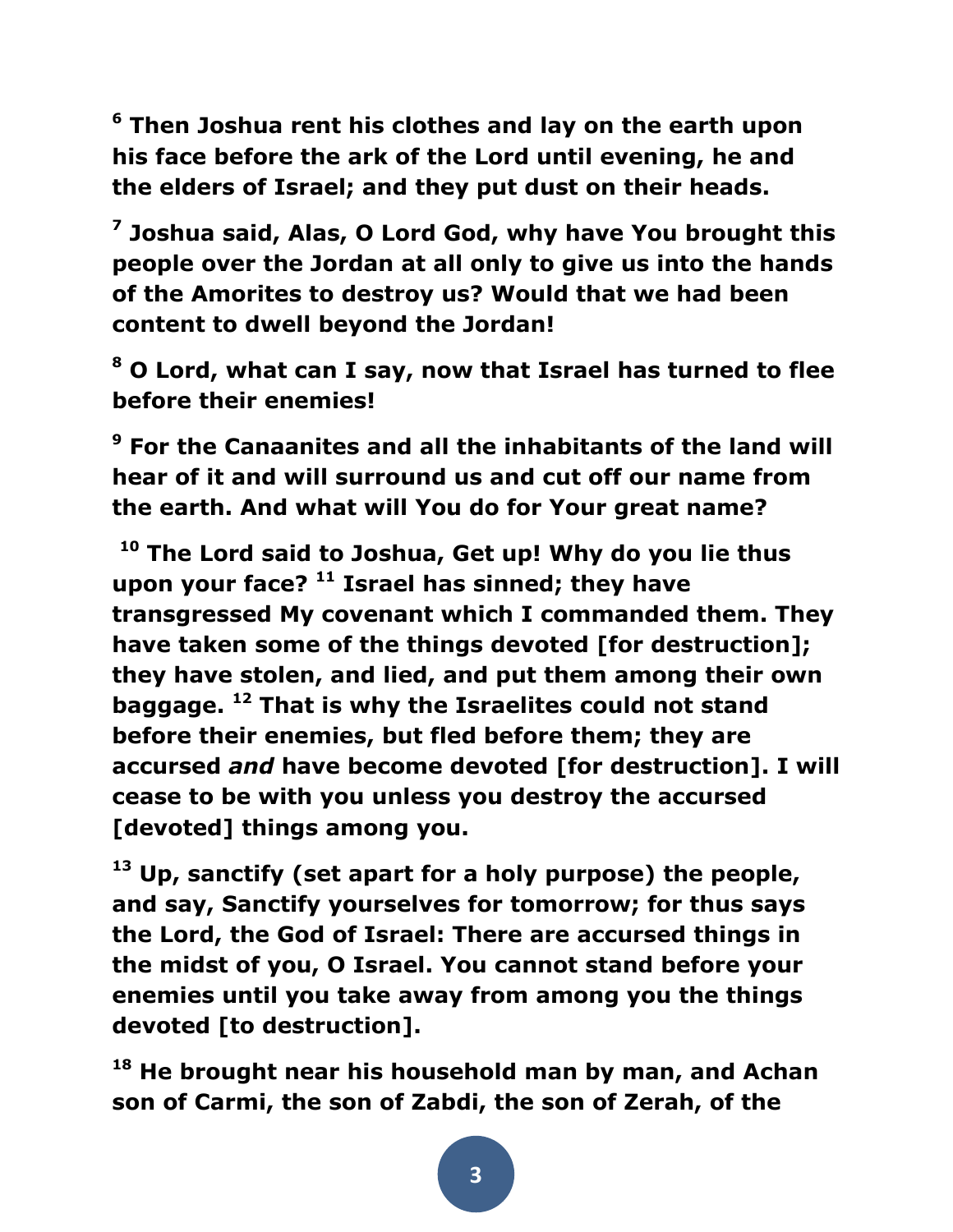**tribe of Judah, was taken. <sup>19</sup> And Joshua said to Achan, My son, give glory to the Lord, the God of Israel, and make confession to Him. And tell me now what you have done; do not hide it from me. <sup>20</sup> And Achan answered Joshua, In truth, I have sinned against the Lord, the God of Israel, and this have I done: <sup>21</sup> When I saw among the spoils an attractive mantle from Shinar**

**and two hundred shekels of silver and a bar of gold weighing fifty shekels, I coveted them and took them. Behold, they are hidden in the earth inside my tent, with the silver underneath.**

*William Blaikie in his "Commentary on Joshua" writes Achan probably thought: "What I take to myself (he might say) will never be missed. There are hundreds of Babylonian garments, there are many wedges of gold, and silver shekels without number, amply sufficient for the purpose for which they are devoted. If I were to deprive another man of his rightful share, I should be acting very wickedly; but I am really doing nothing of the kind. Nobody will suffer a whit by what I do, - it cannot be very wrong."*

**<sup>22</sup> So Joshua sent messengers, who ran to the tent, and behold, the spoil was hidden in his tent, with the silver underneath. <sup>23</sup> And they took them from the tent and brought them to Joshua and all the Israelites and laid them out before the Lord. <sup>24</sup> And Joshua and all Israel with him took Achan son of Zerah, and the silver, the garment, the wedge of gold, his sons, his daughters, his oxen, his donkeys, his sheep, his tent, and all that he had; and they brought them to the Valley of Achor. <sup>25</sup> And Joshua said, Why have you brought trouble on us? The Lord will trouble**